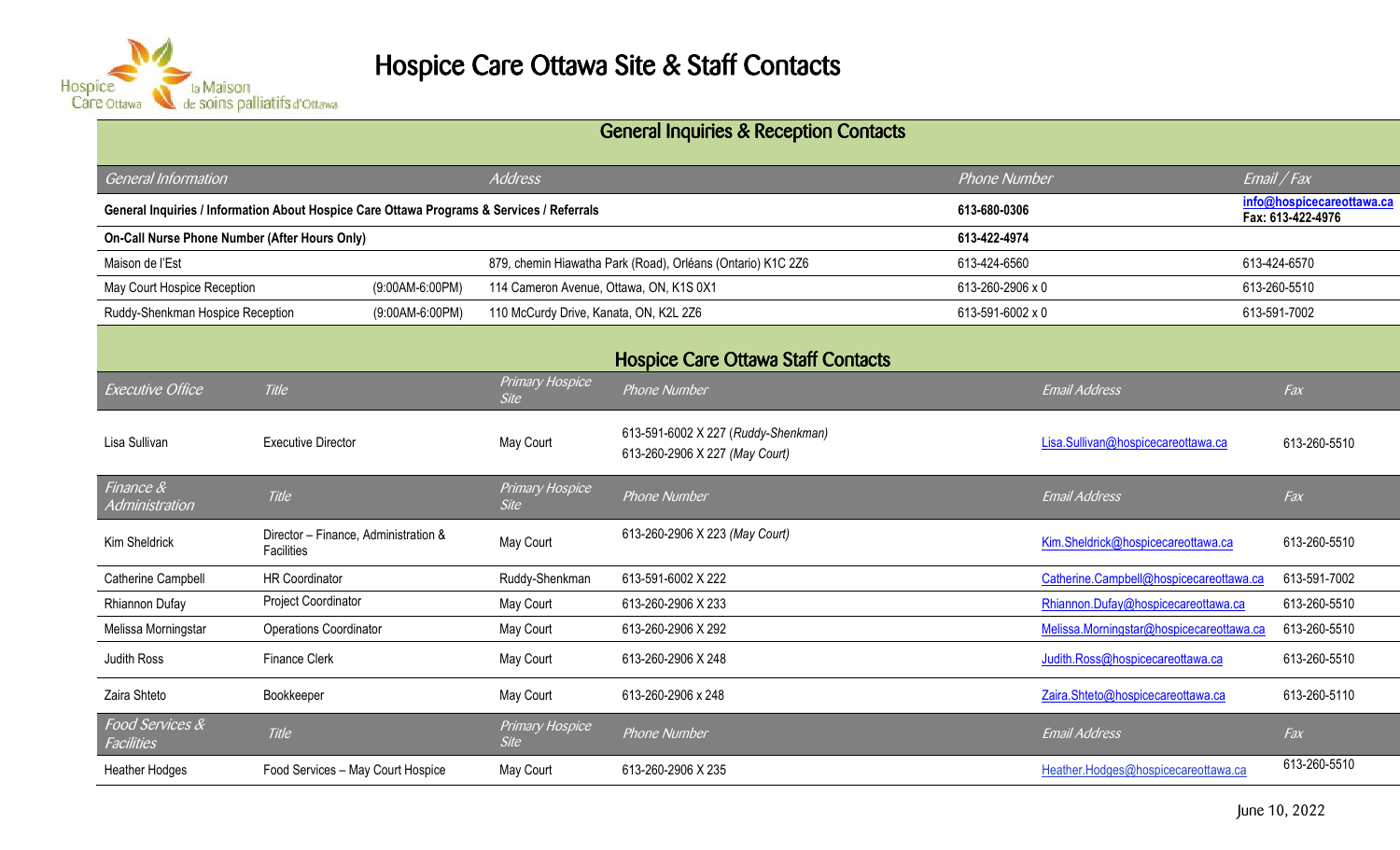

## Hospice Care Ottawa Site & Staff Contacts

| <b>Elisabeth Ellis</b>        | Food Services - Ruddy-Shenkman Hospice                                        | Ruddy-Shenkman                 | 613-291-6002 x 238                                                    | Elisabeth.Ellis@hospicecareottawa.ca   | 613-591-7002 |
|-------------------------------|-------------------------------------------------------------------------------|--------------------------------|-----------------------------------------------------------------------|----------------------------------------|--------------|
| Dylan Ogilvie                 | Facility Technician - Ruddy-Shenkman<br>Hospice                               | Ruddy-Shenkman                 | 613-591-6002 X 238 (Ruddy-Shenkman)                                   | Dylan.Ogilvie@hospicecareottawa.ca     | 613-591-7002 |
| <b>Fund Development</b>       | Title                                                                         | Primary Hospice<br><b>Site</b> | Phone Number                                                          | <b>Email Address</b>                   | Fax          |
| <b>Hilary Evans</b>           | Director, Fund Development<br>And Communications                              | May Court                      | 613-260-2906 x 222 (May Court)<br>613-591-6002 x 224 (Ruddy-Shenkman) | Hilary.Evans@hospicecareottawa.ca      | 613-260-5510 |
| Martha Beltran                | Coordinator, Special Events                                                   | Ruddy-Shenkman                 | 613-591-6002 X 232                                                    | Martha.Beltran@hospicecareottawa.ca    | 613-260-5510 |
| Lesley Doucette               | <b>Donations Administrator</b>                                                | May Court                      | 613-260-2906 X 222                                                    | Lesley.Doucette@hospicecareottawa.ca   | 613-260-5510 |
| Family Support Program:       | <b>Title</b>                                                                  | Primary Hospice<br><b>Site</b> | <b>Phone Number</b>                                                   | <b>Email Address</b>                   | Fax          |
| <b>Shirley Chennette</b>      | Counsellor, Family Support                                                    | Ruddy-Shenkman                 | 613-591-6002 X 242                                                    | Shirley.Chennette@hospicecareottawa.ca | 613-591-7002 |
| Erika DeSchiffart             | Counsellor, Family Support                                                    | May Court                      | 613-260-2906 X 230                                                    | Erika.DeSchiffart@hospicecareottawa.ca | 613-260-5510 |
| Marijan Grobbink              | Counsellor, Family Support                                                    | May Court                      | 613-260-2906 X 228                                                    | Marijan.Grobbink@hospicecareottawa.ca  | 613-260-5510 |
| Helen Harrington              | Coordinator, Bereavement Services                                             | Ruddy-Shenkman                 | 613-591-6002 X 243                                                    | Helen.Harrington@hospicecareottawa.ca  | 613-591-7002 |
| Sandy Curtis Arnot (ON LEAVE) | Coordinator, Bereavement Care                                                 | Ruddy-Shenkman                 | 613-591-6002 X 243                                                    | Sandy.CurtisArnot@hospicecareottawa.ca | 613-591-7002 |
| Community Hospice Care:       | Title                                                                         | Primary Hospice<br><b>Site</b> | Phone Number                                                          | <b>Email Address</b>                   | Fax          |
| Jennifer Lockyer              | Director, Volunteer Services and<br><b>Community Hospice Care</b>             | Ruddy-Shenkman                 | 613-591-6002 X 237                                                    | Jennifer.Lockyer@hospicecareottawa.ca  | 613-591-7002 |
| <b>Mindy Blais</b>            | <b>Admissions Coordinator</b>                                                 | May Court                      | 613-796-6555                                                          | Mindy.Blais@hospicecareottawa.ca       | 613-422-4976 |
| Maison de l'Est               |                                                                               |                                |                                                                       |                                        |              |
| Janet Bowes                   | Coordonnatrice des services de soins<br>palliatifs communautaires intérimaire | Maison de l'Est                | 613-424-6560 X 223                                                    | Janet.Bowes@Hospicecareottawa.ca       | 613-424-6570 |
| <b>Chantal Hebert</b>         | Coordinator, Community Hospice Care                                           | Maison de l'Est                | 613-260-2906 X 226                                                    | Chantal.Hebert@hospicecareottawa.ca    | 613-422-4976 |
| May Court Hospice             |                                                                               |                                |                                                                       |                                        |              |
| Bridget Kulas (ON LEAVE)      | Coordinator, Community Hospice Care                                           | May Court                      | 613-260-2906 X 226                                                    | Bridget.Kulas@hospicecareottawa.ca     | 613-422-4976 |